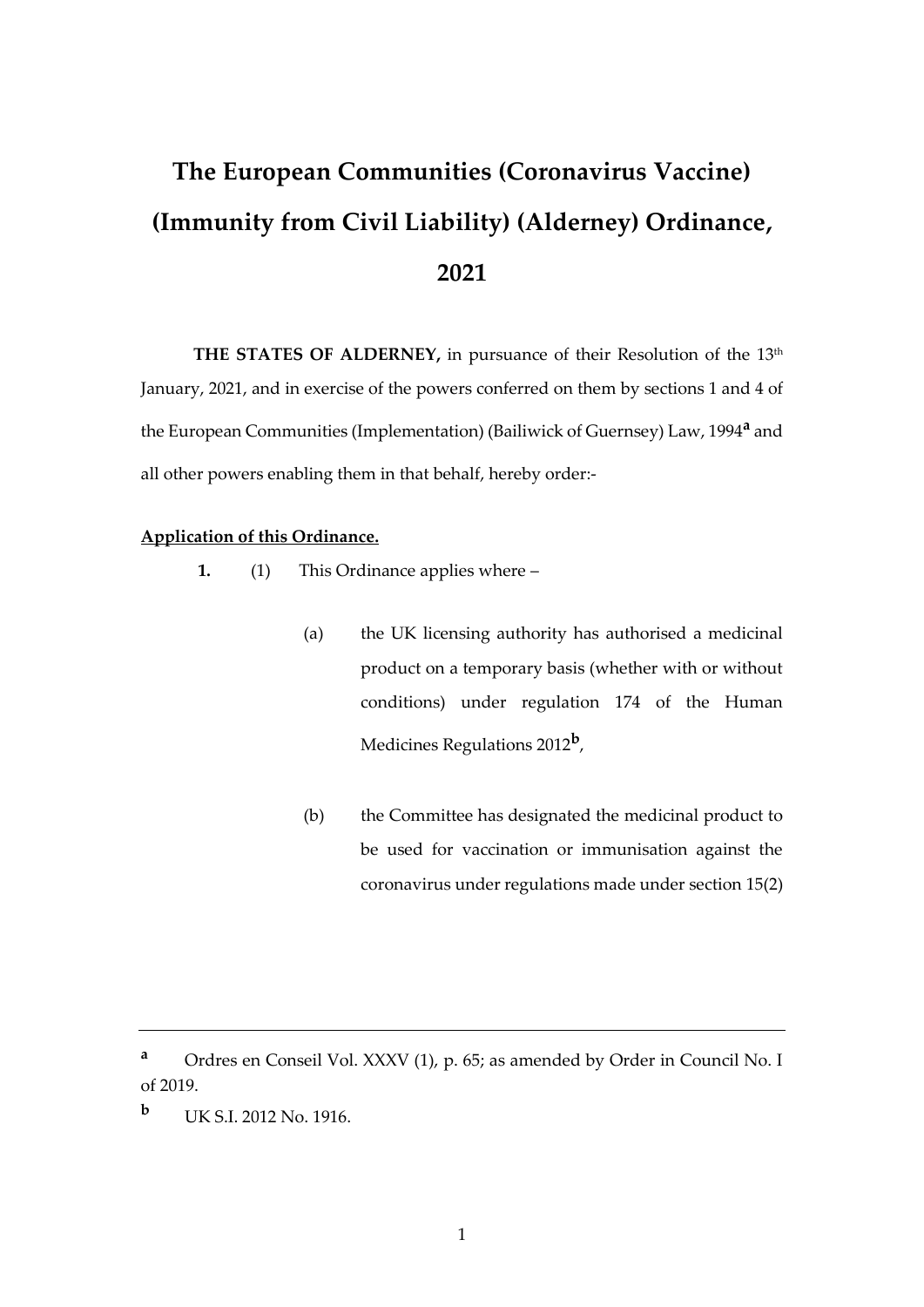and (3) of the Prescription Only Medicines (Human) (Bailiwick of Guernsey) Ordinance, 2009**<sup>c</sup>** , and

- (c) a medicinal product falling within the description or class of the designated vaccine has been sold, supplied or administered by a person specified in section 3 in accordance with –
	- (i) a Patient Group Direction approved or consented to by the Committee, or
	- (ii) a protocol.

(2) In subsection (1)(a), "**UK licensing authority**" means the licensing authority within the meaning given by regulation 6(2) of the Human Medicines Regulations 2012.

### **Exclusion of civil liability**

**2.** (1) Where this Ordinance applies, none of the persons specified in section 3 are to be subject to any civil liability for any loss or damage arising out of or in connection with any person receiving the relevant medicinal product administered in accordance with the Patient Group Direction or (as the case may be) protocol.

- (2) Subsection  $(1)$ 
	- (a) is subject to section 4, and

**<sup>c</sup>** Ordinance No. XXV of 2009; as amended by No. XXV of 2010; No. IX of 2016; No. XXXIV of 2020.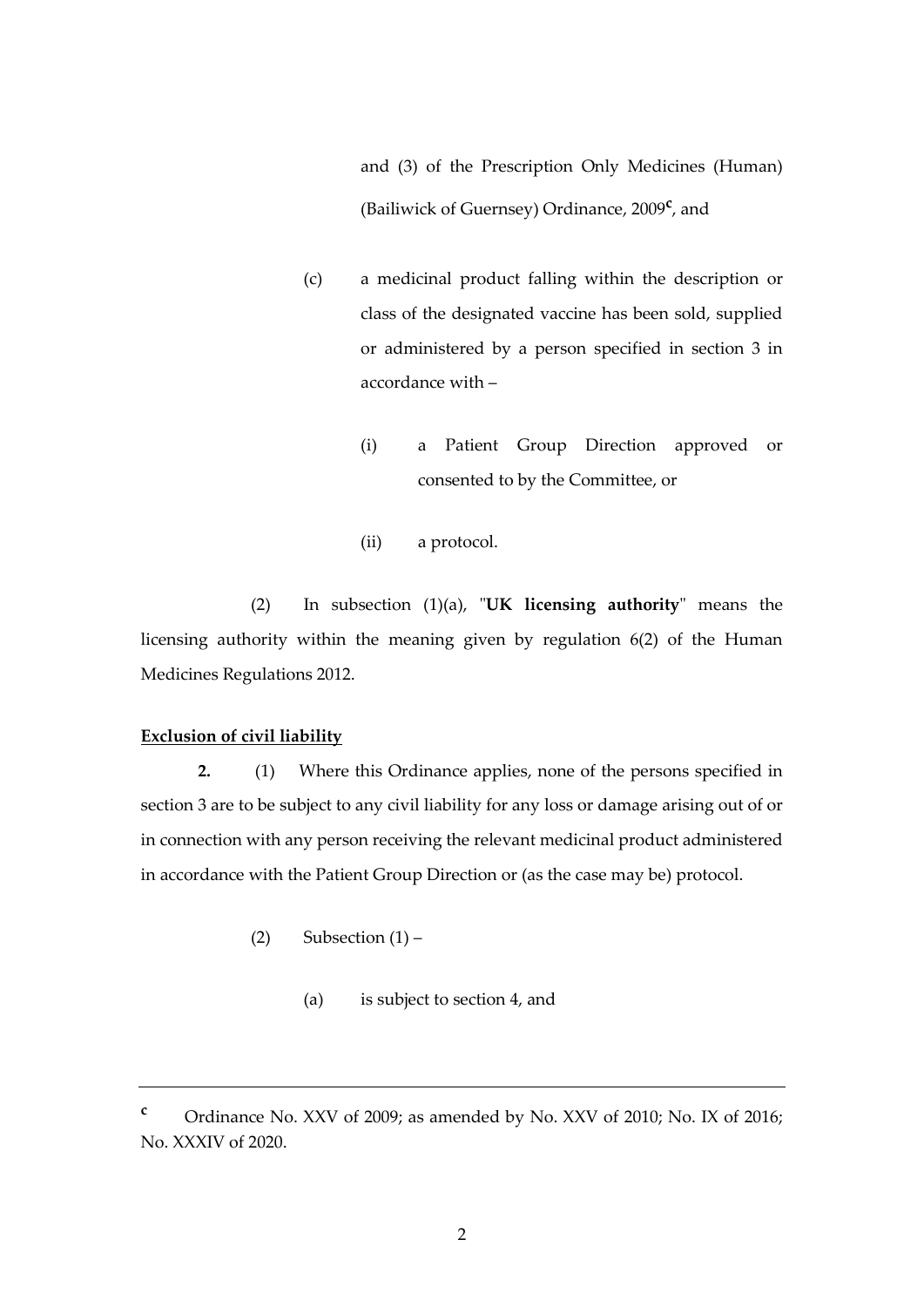(b) does not apply so as to prevent an award of damages against a person specified in section 3 on the ground that any action or omission of that person was unlawful as a result of section 6(1) of the Human Rights (Bailiwick of Guernsey) Law, 2000**<sup>d</sup>** .

### **Persons excluded from civil liability.**

- **3.** Sections 1(1)(c) and 2 refer to the following persons
	- (a) any person responsible for the sale, supply, procurement for sale or supply, procurement for manufacture or assembly, or otherwise placing on the market in Alderney, of the relevant medicinal product, in the course of a business carried on by the person,
	- (b) the States of Alderney, to the extent that it is responsible for the sale, supply, procurement for sale or supply, procurement for manufacture or assembly, or otherwise placing on the market in Alderney, of the relevant medicinal product,
	- (c) any officer, servant, employee or agent of a person described in paragraph (a) or (b),

**<sup>d</sup>** Order in Council No. XIV of 2000; amended by No. I of 2005; Ordinance No. XXXVII of 2001; No. XXXIII of 2003; No. XX of 2015; No. IX of 2016; No. XXVI of 2018; and G.S.I. No. 27 of 2006.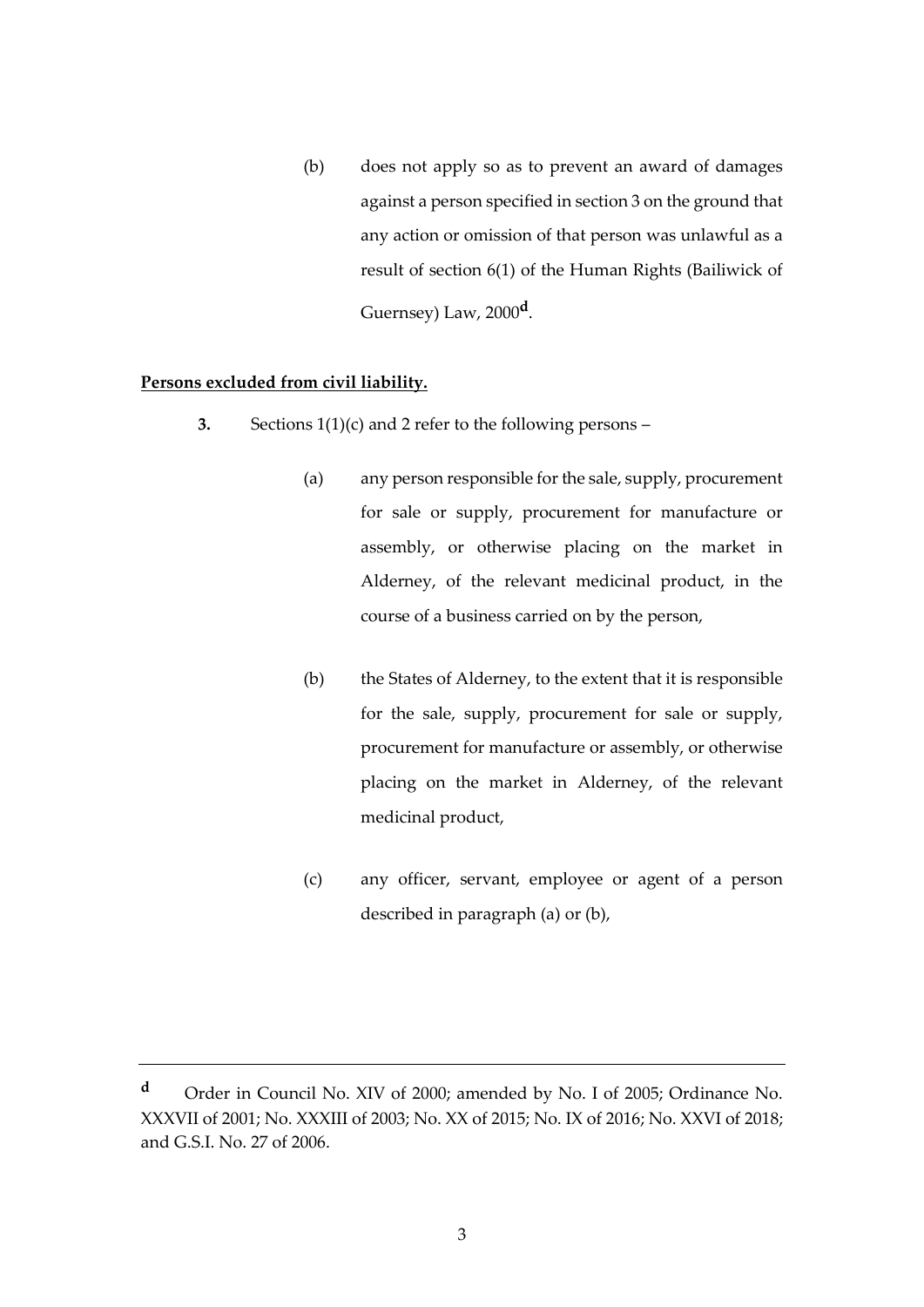- (d) any person specified in Part II of Schedule 2 to the Prescription Only Medicines (Human) (Bailiwick of Guernsey) Ordinance, 2009,
- (e) any dentist, nurse independent prescriber, pharmacist independent prescriber or supplementary prescriber, within the meaning given to each of these terms by section 20(1) of the Prescription Only Medicines (Human) (Bailiwick of Guernsey) Ordinance, 2009,
- (f) any medical practitioner registered under the Regulation of Health Professions (Medical Practitioners) (Guernsey and Alderney) Ordinance, 2015**<sup>e</sup>** , and
- (g) where section  $1(1)(c)(ii)$  applies, any person (not being a person mentioned in any of paragraphs (a) to (f)) who sold, supplied or (as the case may be) administered the relevant medicinal product in accordance with the protocol mentioned in section 1(1)(c)(ii).

## **Time of sale, supply or administration.**

**4.** The exclusion of liability in section 2(1) applies only in respect of a relevant medicinal product sold, supplied or (as the case may be) administered –

(a) after this Ordinance comes into force, and

**<sup>e</sup>** Ordinance No. XXII of 2015; as amended by No. L of 2015 and No. IX of 2016.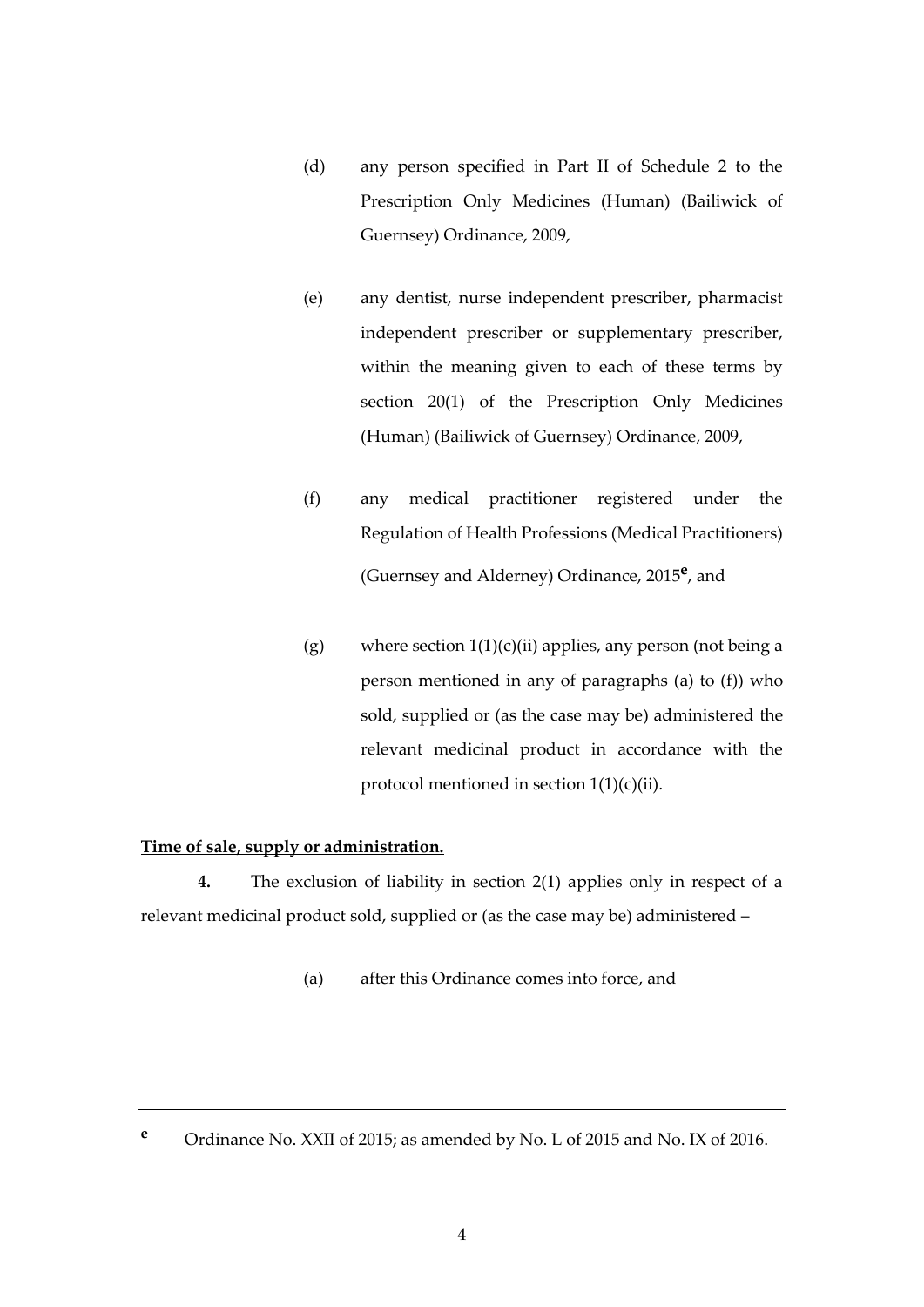(b) if the designated vaccine is given a United Kingdom marketing authorisation or a European Union marketing authorisation within the meaning given by regulations 12 and 13(1), respectively, of the Medicines (Human) (Exemptions and Recognition of Marketing Authorisations) (Bailiwick of Guernsey) Regulations, 2009**<sup>f</sup>** , before it is given either marketing authorisation concerned.

## **Interpretation.**

**5.** In this Ordinance, unless the context requires otherwise –

"**the Committee**" means the Committee for Health & Social Care,

"**the coronavirus**" has the meaning given by section 15(3) of the Prescription Only Medicines (Human) (Bailiwick of Guernsey) Ordinance, 2009,

"**designated vaccine**" means the medicinal product designated in accordance with section 1(1)(b),

"**medicinal product**" has the meaning given by section 133 of the Medicines (Human and Veterinary) (Bailiwick of Guernsey) Law, 2008**<sup>g</sup>** ,

**<sup>f</sup>** G.S.I. No. 63 of 2009.

**<sup>g</sup>** Order in Council No. V of 2009; as amended by Ordinance No. XXIV of 2009; No. XLI of 2013; No. IX of 2016.